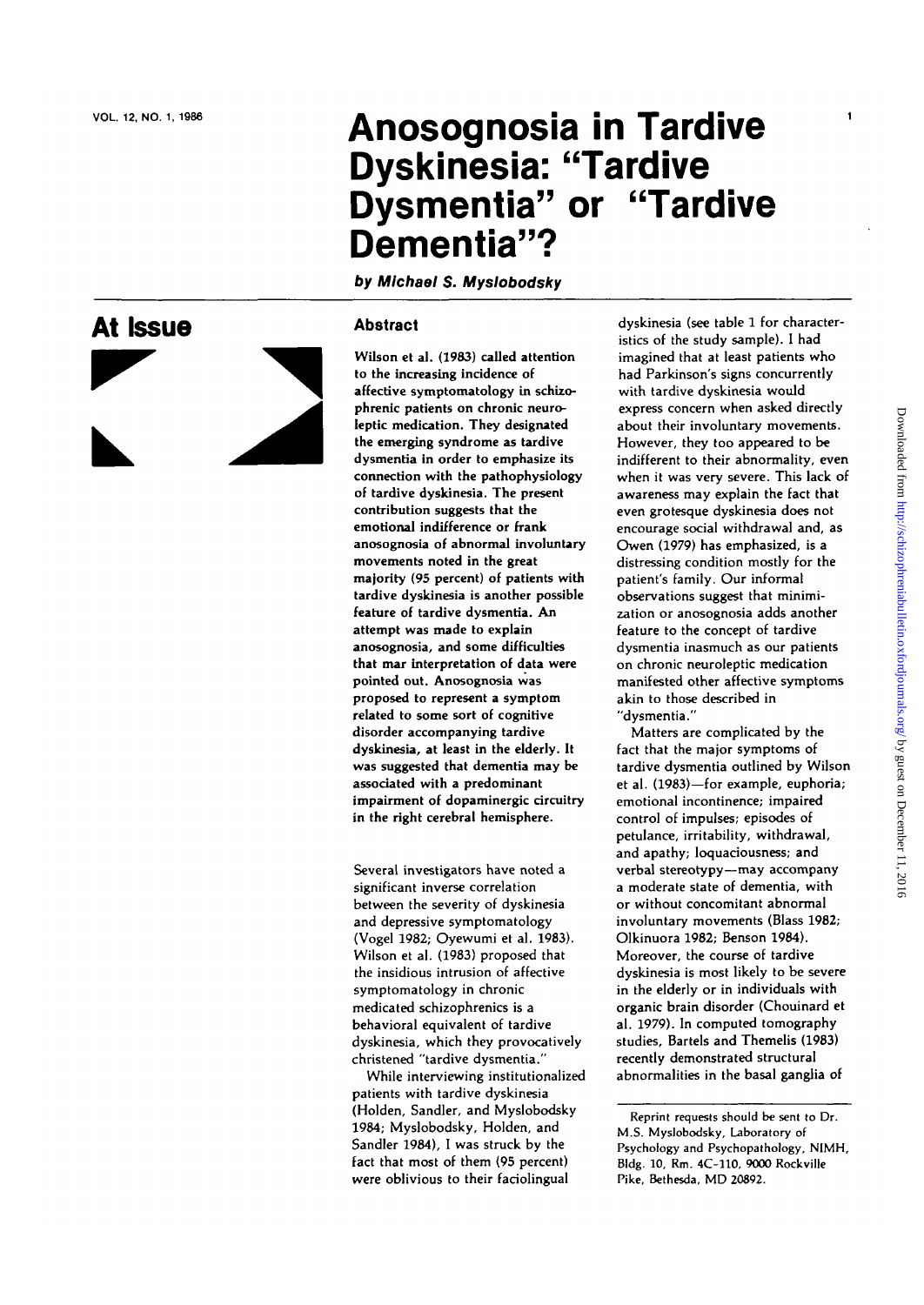| Group                                     | Age         |           | <b>Sex</b> | <b>Mean TD</b>     | <b>Mean</b><br>Parkin-<br>son's | <b>Mean</b><br>current<br>qose, | Years of<br>hospitalization |           |
|-------------------------------------------|-------------|-----------|------------|--------------------|---------------------------------|---------------------------------|-----------------------------|-----------|
|                                           | <b>Mean</b> | Range     | (M/F)      | score <sup>t</sup> | score <sup>2</sup>              | (mg/day)                        | Mean                        | Range     |
| Schizophrenics <sup>4</sup><br>$(n = 23)$ | 63.3        | $38 - 88$ | 12/11      | 3.7                | 2.1                             | 872                             | 28.9                        | $4 - 60$  |
| Manic-depressives<br>$(n = 7)$            | 67.7        | $55 - 83$ | 3/4        | 3.6                | 1.1                             | 228                             | 228                         | $3 - 50$  |
| Epilepsy<br>$(n = 5)$                     | 60          | 49-70     | 2/3        | 3.6                | 0.8                             | 360                             | 30.6                        | $15 - 45$ |
| OBS <sup>®</sup><br>$(n = 14)$            | 61          | $37 - 84$ | 8/6        | 3.6                | 1.9                             | 184                             | 13.2                        | $2 - 60$  |

### **Table 1. Characteristics of the study sample**

**1 Mean number of Items on Rockland scale (Simpson et al. 1979).**

**1 Mean number of Items on Simpson and Angus (1970) scale.**

**1 Chlorpromazlne equivalent units.**

**' All subtypes.**

**' OBS = organic brain syndrome with psychotic symptoms, agitation, and assaultlvensss.**

patients with tardive dyskinesia. A large number of residents in homes for the elderly without a history of neuroleptic treatment reportedly exhibit abnormal involuntary movements (Bourgeois et al. 1980; Blowers 1981). Finally, there is an intriguing overlap between the neurotransmitter systems implicated in dementia (Gottfries 1982; Reisberg, Ferris, and Gershon 1983) and those assumed to malfunction in tardive dyskinesia (Klawans 1973). Similar to dementias, tardive dyskinesia may be considered a case of overmedication of the elderly (Cahn and Diesfeldt 1973), in which the fragile balance between neurotransmitter systems controlling locomotion and arousal is disrupted. Since aging itself confers a significant risk of both tardive dyskinesia and dementia, it is uncertain whether tardive dysmentia is a distinct syndrome or an unrecognized case of "tardive dementia."

Why patients with tardive dyskinesia should develop signs of emotional indifference is not immediately apparent. A number of investigators—most notably, Alexopoulos

(1979), Rosen et al. (1982), Simpson (1975), and Smith et al. (1979)—have written on the subject, but no explanation has yet emerged. In fact, there may be more than a single explanation of this phenomenon. Some of the problems in interpreting anosognosia may also be relevant to an understanding of tardive dysmentia.

Wilson et al. (1983) have proposed that tardive dysmentia, similar to tardive dyskinesia (Klawans 1973), is associated with supersensitive dopamine receptors. If dopaminemediated activity contributes significantly to reward and emotional behaviors, dopamine hyperactivity might be expected to promote an intrusion of affective symptomatology and enhance the "hedonic tone" of schizophrenia. The major limitation of this explanation is that the hyperproduction of either D<sub>1</sub> or D<sub>2</sub> receptors in tardive dyskinesia has yet to be supported experimentally (Hyttel, Christensen, and Arnt 1983). Also, the dopamine hypothesis of schizophrenia, which postulates an overactivity in the mesolimbic

system, does not explain the profound anhedonia associated with this psychosis (Meehl 1962; Rado 1962).

Antiparkinson medication might be perceived as another factor of mood improvement. Unfortunately, in the study by Wilson et al. (1983), no data were presented relating to this variable. However, among patients with tardive dyskinesia examined by us, only a fraction received antiparkinson drugs (Holden, Sandier, and Myslobodsky 1984). Also, in a carefully controlled study, Mindham et al. (1972) failed to support claims of mood elevation in patients on amantadine and orphenadine. Even dysphoric reaction in patients with early akineto-rigid symptomatology were not alleviated by antiparkinson medication (Singh and Kay 1979).

Minimization and indifference might reflect a general disturbance of body image and self-identity in schizophrenia (Fisher and Cleveland 1958). However, tardive dyskinesia is not limited to schizophrenia. Some of our manic and epileptic patients showed most convincing examples of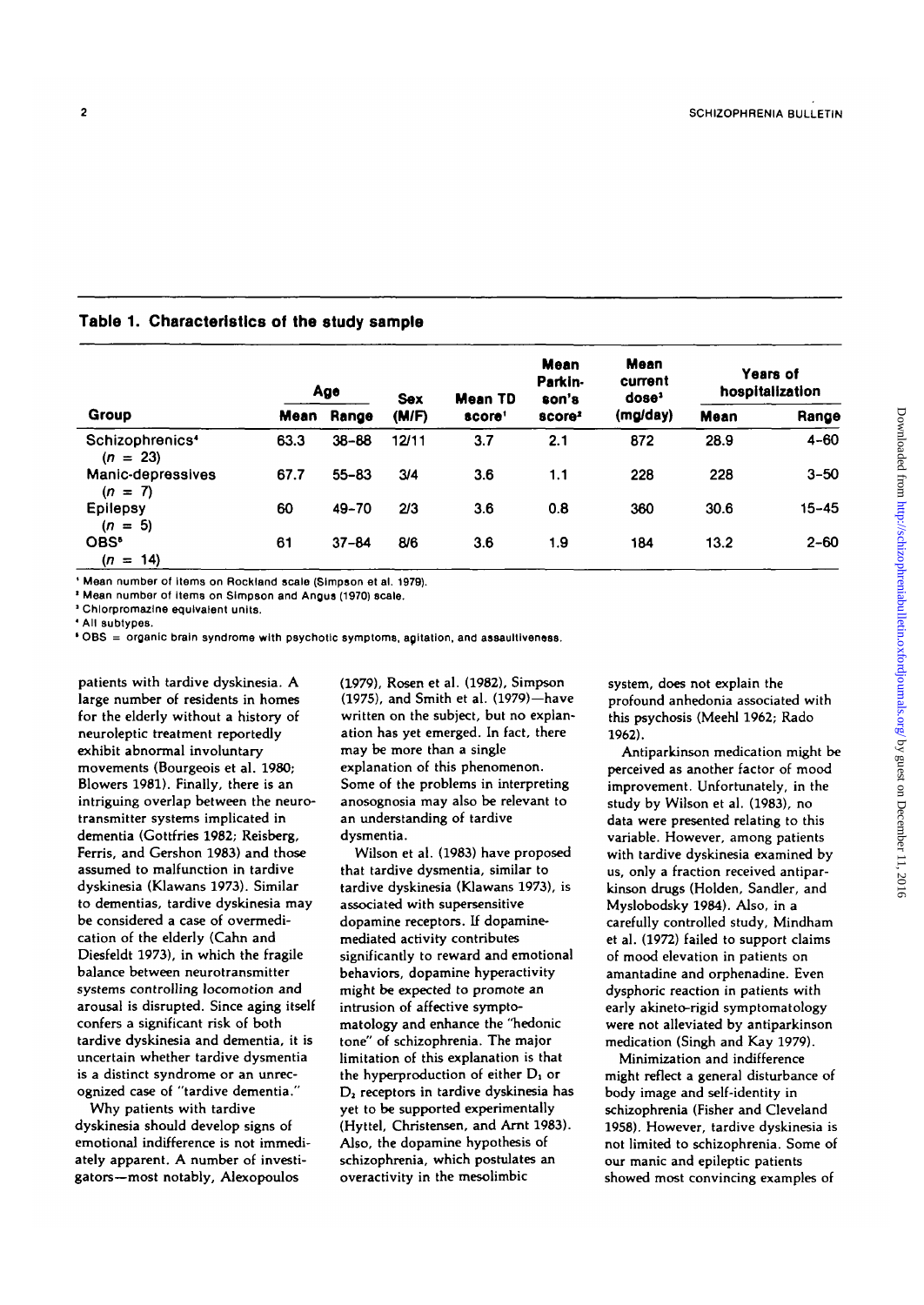unawareness. Hence, the above variable would not fully account for this feature of tardive dyskinesia.

Minimization and denial of disease are common features in the epilepsies (De Angelis and Vizioli 1983). Schizophrenic patients often have epileptiform abnormalities of the electroencephalogram (EEG) (e.g., Stevens and Livermore 1982) that are not necessarily detectable by scalp electrodes. These seizure potentials may conceivably act as a "mild" chronic electroconvulsive therapy, postulated by De Angelis and Vizioli to improve mood in epileptic patients. While this possibility warrants a special investigation, it should be recalled that the so-called B-mitten pattern remains the only EEG correlate of tardive dyskinesia described so far (Wegner et al. 1979). However, the prevalence of B-mittens was shown to decline from age 40 upward, so that in patients older than 40 (i.e., in the majority of patients with tardive dyskinesia) no mittens are recorded. Also, it is of interest that B-mittens were originally believed to correlate with the Parkinson's syndrome (Winfield and Sparer 1954), which is seldom associated with epilepsy.

Another possibility reinforces the contention that tardive dyskinesia appears upon a background of neuroleptic-induced parkinsonism. It proposes that the symptoms in question are not idiosyncratic ones but originate along the akinesia/ hyperkinesia dividing lines of parkinsonism. Parkinson's patients affected by tremor, which is considered a transitional symptom between parkinsonism and hyperkinesia (Chouinard et al. 1979), feel subjectively better than patients who have hypokinesia as a leading sign (Vogel 1982). Similarly, individuals treated with L-dopa are reportedly better able to tolerate severe dystonic and

choreiform hyperkinesis than being hypokinetic (Duvoisin 1982; Vogel 1982). Duvoisin has commented that a patient's preference may represent a useful guide to dosage in cases of poor response to long-term L-dopa treatment. We (Holden and Myslobodsky, unpublished) elicited bitter complaints of stiffness and inability to walk from patients with tardive dyskinesia only within 2 weeks of cessation of anticholinergic medication. However, there was no appreciable difference in the degree of minimization among patients with various symptoms of parkinsonism, including rigidity, as far as faciolingual symptomatology was concerned.

Like Wilson et al. (1983), we were struck by the less socially disruptive character of psychotic patients with tardive dyskinesia. It is tempting to liken this perplexing phenomenon to the anosognosia of right-hemispheredamaged patients. Although there is no indication of asymmetric brain involvement in tardive dyskinesia, such a possibility cannot be ruled out. Some investigators (Chouinard and Jones 1978; Kapit 1978) have hypothesized that the presumed hyperdopaminergia underlying schizophrenia is the result of an initial dopamine deficiency. The fact that extrapyramidal symptomatology occurs in some 40 percent of patients on neuroleptics (Marsden, Tarsy, and Baldessarini 1973) is consistent with this conjecture. Neuroleptic-induced parkinsonism is known to develop against the background of striatal dopamine depletion in a certain population of susceptible individuals (Rajput et al. 1982). It has been proposed that schizophrenia is associated with left hemisphere dysfunction (Flor-Henry 1969, 1983). In keeping with this concept, Waziri in keeping with this concept, waziri (1980) found that peripheral signs of<br>tardive dyskinesia predominate on

the right side of the body. While the faciolingual signs of tardive dyskinesia are mostly symmetrical (or, rather, their asymmetries are difficult to establish), certain indications of speech impairment accompany dyskinesia (Darley, Aronson, and Brown 1975). Also, symmetrical faciolingual signs may be tentatively attributed to an abnormality of lateralized mechanisms as the left hemisphere has been implicated in the bilateral control of the facial musculature (Kimura 1982).

The foregoing formed a basis for a neuropsychological study conducted in patients with tardive dyskinesia (Myslobodsky et al. 1985). This study encountered a problem at its inception. Only 18 (about 23 percent) of 79 patients drawn from two hospitals were free of serious cognitive deficits as measured by the Mini-Mental State Examination (Folstein, Folstein, and McHugh 1975). Even among these selected patients, several scored uncomfortably close to 25—the cutoff point between normality and cognitive impairment used by Folstein, Folstein, and McHugh (1975). In the majority of tests, the neuropsychological test performance of the 18 patients with tardive dyskinesia was not inferior to that of similarly screened psychotic controls matched for age, sex, and medication. In the Picture Recall Test, however, patients with tardive dyskinesia performed reliably worse than controls when the target stimuli were positioned in the right hemispatial field. Struve and Willner (1983) have reported impaired performance of patients with tardive dyskinesia on patients with tardive dyskinesia on fine Conceptual Level Analogy Tes finding that is in keeping with left<br>hemisphere involvement.

We have already alluded to the suggestive evidence of left hemisphere dysfunction in tardive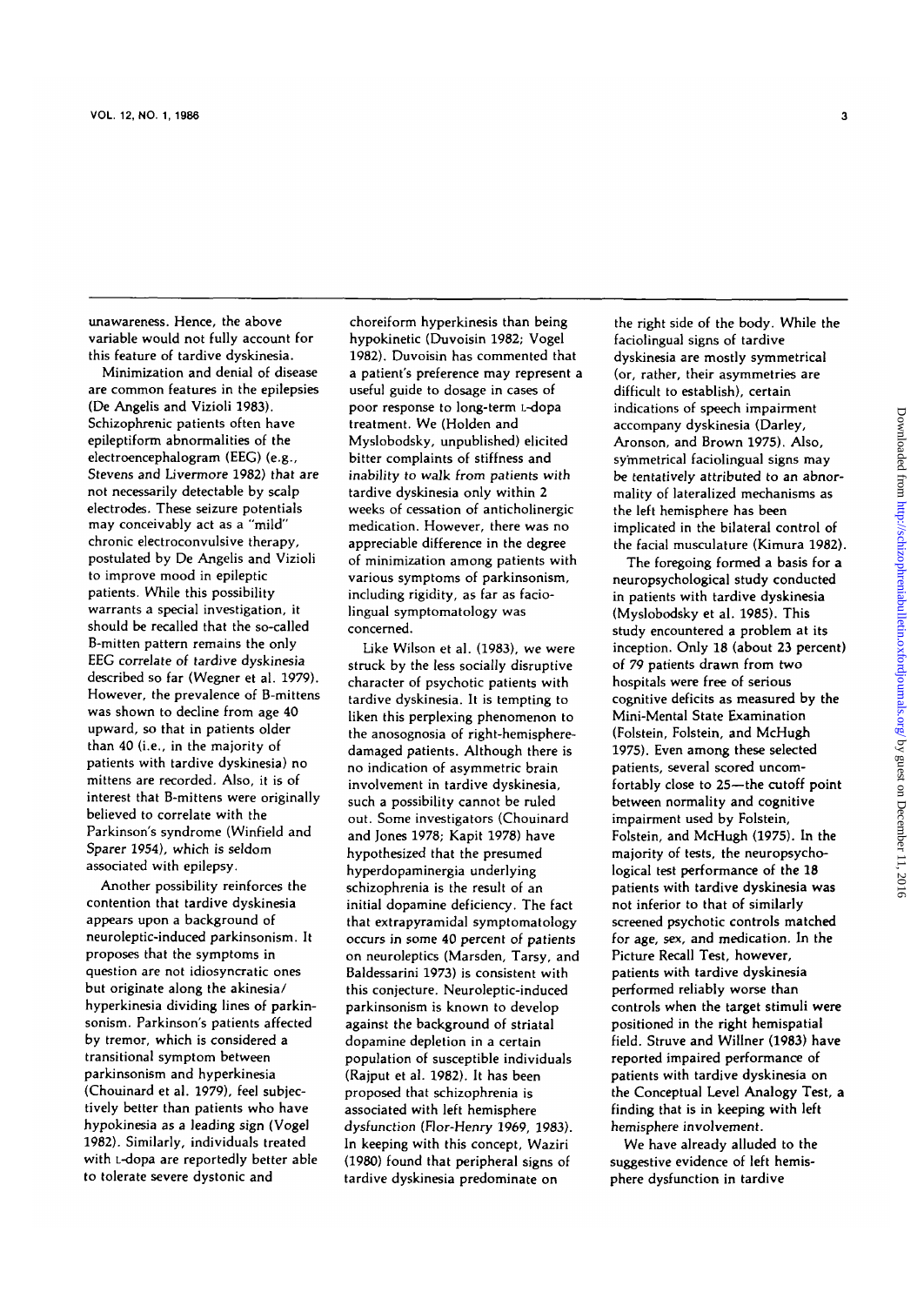dyskinesia offered by Waziri (1980). Unfortunately, his findings of rightsided dyskinesias were based on a small sample and were not replicated in a prevalence study (Myslobodsky, Holden, and Sandier 1984). Also, Jeste and Wyatt (1982) argue that unlike L-dopa-induced hyperkinesias, lateralized tardive dyskinesia is a rather uncommon phenomenon. Finally, P. Taylor (personal communication) has recently found asymmetrical extrapyramidal symptoms in 3 of 12 patients with tardive dyskinesia. In agreement with our own study (Myslobodsky, Holden, and Sandier 1984), all had tremor.

 $\overline{4}$ 

Hence, the hypothesis of selective left hemisphere deterioration in tardive dyskinesia does not find consistent support. Nevertheless, there are some heuristic benefits in entertaining the idea of a lateralized brain abnormality underlying emotional indifference. It is conceivable that cognitive deficits in tardive dyskinesia develop secondarily to right hemisphere abnormality.

This alternative conjecture is based on a number of findings suggesting that functions controlled by the right hemisphere deteriorate more noticeably with advancing years (e.g., Lapidot 1983). However, the contribution of the right hemisphere to the cognitive decline may be difficult to demonstrate experimentally because of the bilateral control of the right hemisphere over orienting reaction-electrodermal responsiveness (Heilman, Schwartz, and Watson 1978; Zoccolatti, Scabini, and Violani 1982; Mintz and Myslobodsky 1983), attention (Mesulam et al. 1976), touch exploration of extrapersonal space (Desmedt 1977), affect (Gainotti 1972, 1983), and some paralinguistic aspects of communication

(Weintraub, Mesulum, and Kramer 1981). Even disprosody in patients with tardive dyskinesia (Darley, Aronson, and Brown 1975) may be associated with right hemisphere dysfunction. Hence, inconsistency of attention and incomplete monitoring of changes in various segments of extrapersonal space such as breakdowns of the body image and oscillations in cognitive and emotional reactivity (i.e., phenomena underlying various patterns of the dementias) may conceivably follow pharmacologically induced incapacity of the right hemisphere. It is intriguing that tardive dyskinesia assumes a notoriously severe course in patients with affective psychoses (e.g., Wolf, Ryan, and Mosnaim 1982) which are believed to be associated with right hemisphere abnormalities (Flor-Henry 1969, 1983). Therefore, the last and more prudent possibility relates anosognosia in patients with tardive dyskinesia to some form of cognitive decline associated with dementia decime associated with dementia neuroleptic deficiency with the second definition with the neuroleptic-induced deficiency within<br>the dopaminergic circuitry.

This article cannot provide a confident answer to the question posed by its title. The problem of tardive dysmentia, as Wilson et al. have correctly pointed out, is that of the behavioral equivalents of tardive dyskinesia have yet to be established. Tardive dyskinesia can be encountered in children and adolescents (Gualtieri et al. 1984) who would hardly be expected to show signs of dementia. Whether they also manifest symptoms of tardive dysmentia or indifference and anosognosia remains to be elucidated.

#### **References**

Alexopoulos, G.S. Lack of complaints in schizophrenics with tardive dyskinesia. *Journal of Nervous and Mental Disease,* 167:125-127, 1979.

Bartels, M., and Themelis, J. Computerized tomography in tardive dyskinesia: Evidence of structural abnormalities in the basal ganglia system. *Archives of Psychiatry and Neurological Sciences,* 233:371-379, 1983.

Benson, D.F. Parkinsonian dementia: Cortical or subcortical? In: Hassler, R.G., and Christ, J.F., eds. *Advances in Neurology.* Vol. 40. New York: Raven Press, 1984. pp. 235-240.

Blass, J.P. Dementia. *Medical Clinics of North America,* 66:1143-1160, 1982.

Blowers, A.]. Epidemiology of tardive dyskinesia in the elderly. *Neuropharmacology,* 20:1339-1340, 1981.

Bourgeois, M.; Bouilh, P.; Tignol, J.; and Yesavage, J. Spontaneous dyskinesias vs. neuroleptic-induced dyskinesias in 270 elderly subjects. *Journal of Nervous and Mental Disease,* 168:177-178, 1980.

Cahn, L.A., and Diesfeld, H.F.A. The use of neuroleptics in the treatment of dementia. *Psychiatrie, Neurologie und Neurochirurgie,* 76:411-420, 1973.

Chouinard, G.; Annable, L; Ross-Chouinard, A.; and Nestoros, J.N. Factors related to tardive dyskinesia. *American Journal of Psychiatry,* 136:79-83, 1979.

Chouinard, G., and Jones, B.D. Schizophrenia as dopaminedeficiency disease. *Lancet,* 11:99-100, 1978.

Darley, F.; Aronson, A.; and Brown, J. Mofor *Speech Disorders.* Philadelphia: W.B. Saunders, 1975.

De Angelis, G., and Vizioli, R. Epilepsy and depression. In: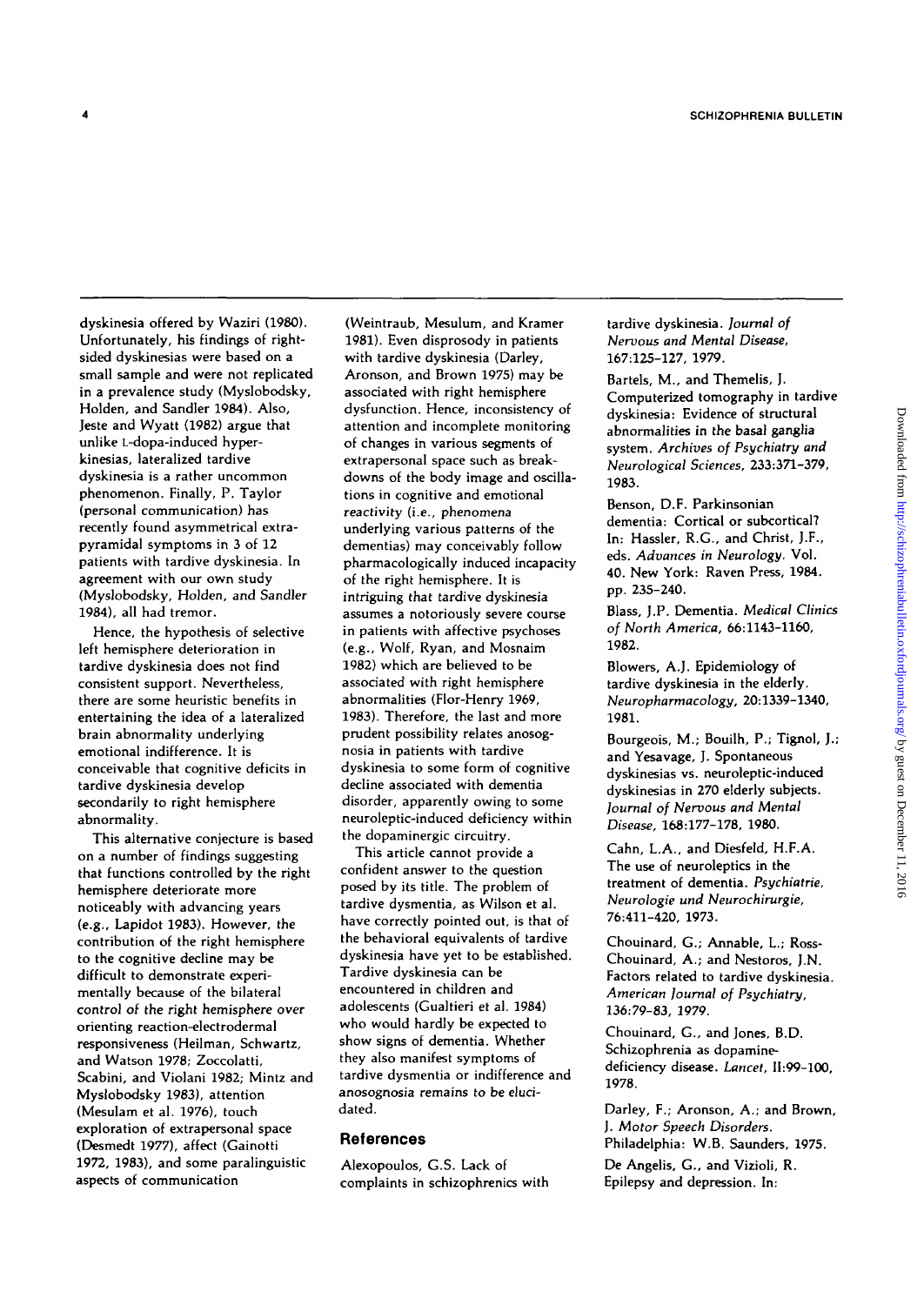Parsonage, M.; Grant, R.H.E.; Craig, A.G.; and Ward, A.A., eds. *Advances in Epileptology.* New York: Raven Press, 1983. pp. 203-206.

Desmedt, J.E. Active touch exploration of extrapersonal space elicits specific electrogenesis in the right cerebral hemisphere of intact right-handed man. *Proceedings of the National Academy of Sciences of the United States of America,* 74:4037-4040, 1977.

Duvoisin, R.C. Management of patients who fail to respond to levodopa therapy. *Clinical Neuropharmacology,* 5 (Suppl. I):sl3-sl8, 1982.

Fisher, S., and Cleveland, S.E. *Body Image and Personality.* Princeton, NJ: Van Nostrand, 1958.

Flor-Henry, P. Psychosis and temporal lobe epilepsy—A controlled investigation. *Epilepsia,* 10:363-395, 1969.

Flor-Henry, P. Hemisyndrome of temporal lobe epilepsy: Review of evidence relating psychopathologial manifestations in epilepsy to rightand left-sided epilepsy. In: Myslobodsky, M., ed. *Hemisyndromes: Psychobiology, Neurology, Psychiatry.* New York: Academic Press, 1983. pp. 149-174.

Folstein, M.F.; Folstein, S.E.; and McHugh, P.R.. Mini-mental state: A practical method for grading the cognitive state of patients for clinicians. *Journal of Psychiatric Research,* 12:189-198, 1975.

Gainotti, G. Emotional behaviour and hemispheric side of lesion. *Cortex,* 8:41-55, 1972.

Gainotti, G. Laterality of affect: The emotional behavior of right- and leftbrain-damaged patients. In: Myslobodsky, M.S., ed. *Hemisyndromes: Psychobiology, Neurology,*

*Psychiatry.* New York: Academic Press, 1983. pp. 175-192.

Gottfries, C.G. The metabolism of some neurotransmitters in aging and dementia disorders. *Gerontology,* 28(Suppl. 2):11-19, 1982.

Gualtieri, C.T.; Quade, D.; Hicks, R.E.; Mayo, J.P.; and Schroeder, S.R. Tardive dyskinesia and other clinical consequences of neuroleptic treatment in children and adolescents. *American Journal of Psychiatry,* 141:20-23, 1984.

Heilman, K.M.; Schwartz, H.D.; and Watson, R.T. Hypoarousal in patients with the neglect syndrome and emotional indifference. *Neurology,* 28:229-232, 1978.

Holden, T.; Sandier, R.; and Myslobodsky, M. Tardive dyskinesia: Prevalence and subtypes at Valkenberg Hospital. *South African Medical Journal,* 66:132-134, 1984.

Hyttel, J.; Christensen, A.V.; and Arnt, J. Neuroleptic classification: Implications for tardive dyskinesia. *Modern Problems of Pharmacopsychiatry,* 21:49-64, 1983.

Jeste, D.V., and Wyatt, R.J. *Understanding and Treating Tardive Dyskinesia.* New York: The Guilford Press, 1982.

Kapit, R.M. Schizophrenia and tardive dyskinesia: Is schizophrenia also a "denervation hypersensitivity"7 *Medical Hypotheses,* 3:207-210, 1978.

Kimura, D. Left hemisphere control of oral and brachial movements and their relationship to communication. *Philosophical Transactions of Royal Society. Series B: Biological Sciences,* B298:135-149, 1982.

Klawans, H.D., Jr. The pharmacology of tardive dyskinesia. *American Journal of Psychiatry,* 130:82-86, 1973.

Lapidot, M.B. Is there hemi-aging? In: Myslobodsky, M.S., ed. *Hemisyndromes: Psychobiology, Neurology, Psychiatry.* New York: Academic Press, 1983. pp. 193-212.

Marsden, C.D.; Tarsy, D.; and Baldessarini, R.J. Spontaneous and drug-induced movement disorders in psychotic patients. In: Benson, D.F., and Bloom, D., eds. *Psychiatric Aspects of Neurologic Disease.* New York: Grune & Stratton, 1973. pp. 219-266.

Meehl, P.E. Schizotaxia, schizotypy, and schizophrenia. *American Psychologist,* 17:827-838, 1962.

Mesulam, M.-M.; Waxman, S.G.; Geschwind, N.; and Sabia, T.D. Acute confusional states with right middle cerebral artery infarctions. *Journal of Neurology, Neurosurgery, and Psychiatry,* 39:84-89, 1976.

Mindham, R.H.S.; Gaind, R.; Antee, B.H.; and Rimmer, L. Comparison of amantadine, orphenadine, and placebo in the control of phenothiazine-induced parkinsonism. *Psychological Medicine,* **2:406-413,** 1972.

Mintz, M., and Myslobodsky, M. Two types of hemisphere imbalance in hemi-parkinsonism coded by brain electrical activity and electrodermal activity. In: Myslobodsky, M.S., ed. *Hemisyndromes: Psychobiology, Neurology, Psychiatry.* New York: Academic Press, 1983. pp. 213-238.

Myslobodsky, M.S.; Holden, T.; and Sandier, R. Asymmetry of abnormal involuntary movements: A prevalence study. *Biological Psychiatry,* 19:623-628, 1984.

Myslobodsky, M.S.; Tomer, R.; Holden, T.; Kempler, S.; and Sigal, M. Cognitive impairment in patient with tardive dyskinesia. *Journal of*